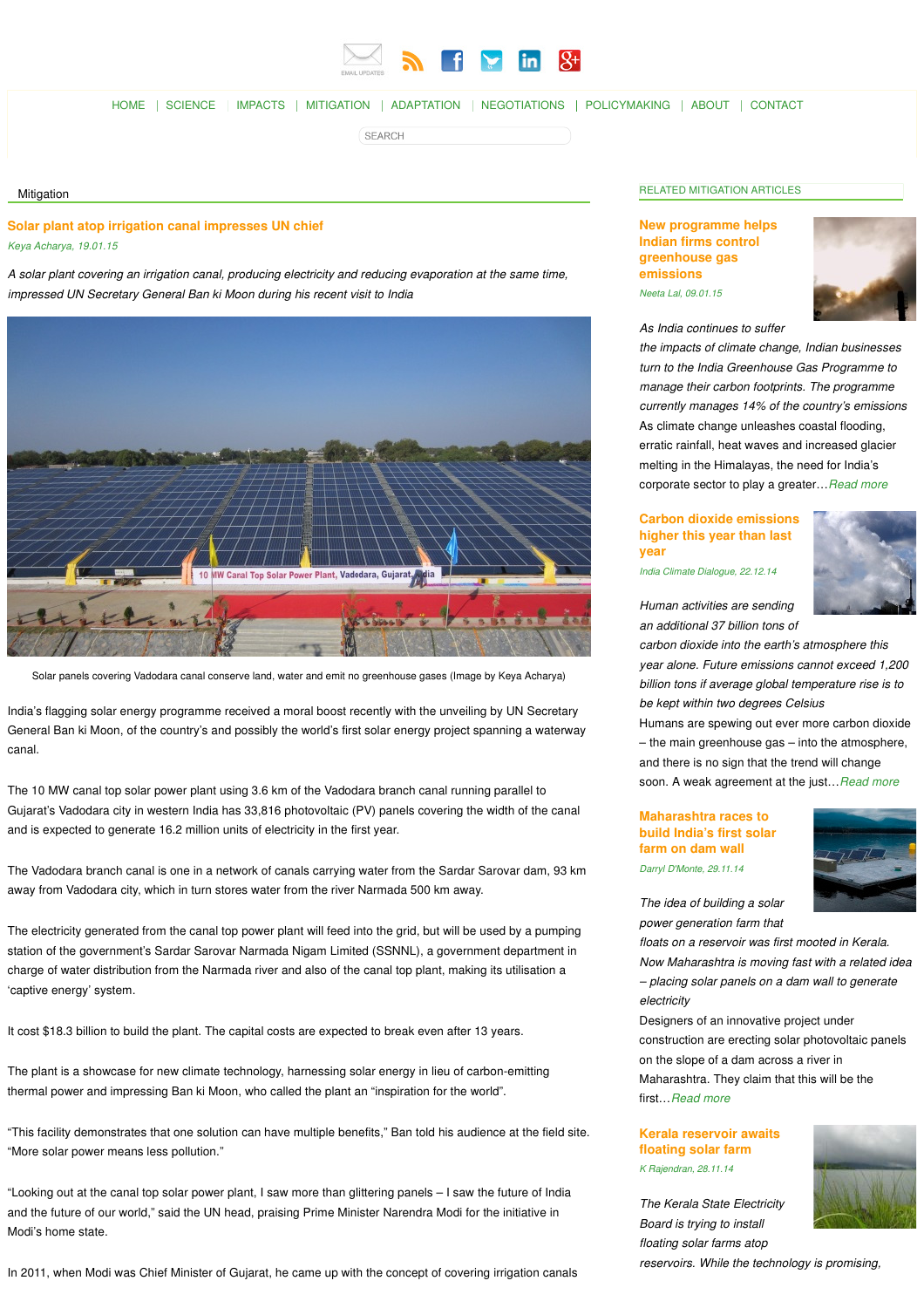with solar PV panels. The idea was to save on already-scarce land for power generation while harnessing the state's plentiful solar power potential to go 'green'.

The state's electricity board opened a 1 MW pilot project on the Narmada branch canal 75 km from Gujarat's largest city Ahmedabad in 2012, at rates slightly higher than a land-based solar PV plant.

The electricity board says this first 1-MW plant saved six acres of land and about nine million litres of water per year through reduced evaporation by the sun due to the canal being covered.

Buoyed by this success, the government-owned SSNNL installed the 10 MW canal top solar power plant on a 3.6 km stretch of the Vadodara branch canal. It is now being used to encourage similar projects all over India.

India's renewable energy initiatives grew manifold in the last decade at an annual rate of 25%, with solar power growing from practically zero to 2,500 MW.

Still, in the national picture of installed capacity and of renewable energy, solar power generation currently constitutes just about 1% of the country's installed capacity of 228 GW, as per strategic consultancy firm, Bridge to India.

After the push in the first phase of the National Solar Mission from 2010 to 2013, the second phase is yet to take off, bogged down by confusion over duplication of capacity generation by the central government and various state governments.

India's burgeoning growth has placed enormous demand on its energy resources. During the 11th Plan, the country added approximately 55,000 MW of power, yet there remained a deficit of 8.7%, while the 12th Plan (2012-17) further estimates demand to grow at 6.5% a year. The deficit thus grows, along with petroleum demands for rapid expansion which has made India hugely dependent on crude oil imports.

India's solar power generation potential is enormous. According to research by Bridge to India, sunlight could produce 6.5 million terawatt hours (TWH) of solar power per year in India, six times the country's current power requirement.

Installation of solar panels to produce 1,000 GW takes 16,000 square km of land, equivalent to 0.5% of India's land mass, says the same research organisation.

The canal top power plant is now being proffered as a self-sufficiency model for other power-consuming industries to emulate. The builder can utilise the power while contributing to save carbon emissions, land and water consumption.

Many Indian cities could use nearby canals to generate power, said officials.

The managing director of SSNNL, S.S. Rathore told indiaclimatedialogue.net that the government could help with the money needed for such projects.



#### LEAVE A REPLY

Your email address will not be published.

Name

Email

Comment

#### questions remain

Banasura Sagar is famous for being India's largest earthen dam. It will soon become more famous for hosting a floating solar energy generation farm. "We have already invited expression of interest for tentative empanelment of project developers for commissioning 500 kilowatt... Read more

## **Some Indian firms save money while fighting climate change** India Climate Dialogue, 16.10.14



The annual report of the Carbon Disclosure Project

shows large Indian firms are more aware of what they can do to mitigate greenhouse gas emissions, and are taking serious steps, as long as they can see the money or the savings at the end of the road

If you ask India's top 200 companies to report their greenhouse gas (GHG) emissions last year, 59 respond. You can see that as a cup 30% full or 70% empty. The Carbon Disclosure Project... Read more

# **Pushing China to peak emissions early could be bad for climate** Olivia Boyd, 15.10.14



Forcing an emissions peak in China too soon could damage

global efforts to tackle climate change, says climate economist Guan Dabo

Pushing China to peak its greenhouse-gas emissions too soon could damage global efforts to tackle climate change by driving industry to less efficient countries, a Chinese climate economist has argued. Guan Dabo of the UK's University of East Anglia told Chinadialogue that China's experience... Read more

**Verdict on coal blocks can help India's environment** T.V. Padma, 11.10.14



The recent Supreme Court judgement on coal blocks is

an opportunity for India to reduce global warming by shifting focus away from coal energy and revving up renewable energy production India should seize on the Supreme Court's decision to cancel allotment of coal blocks for mining as a golden chance to revamp its energy sector and reduce emissions of greenhouse gases, analysts say. Observing that the allotment was ad-hoc…Read more

**India to get its Solar Atlas** Sapna Gopal, 09.10.14

While India aims to reach 20,000 MW of solar power by 2020, a national Solar Atlas is in the making that will help scale up India's sunrise sector